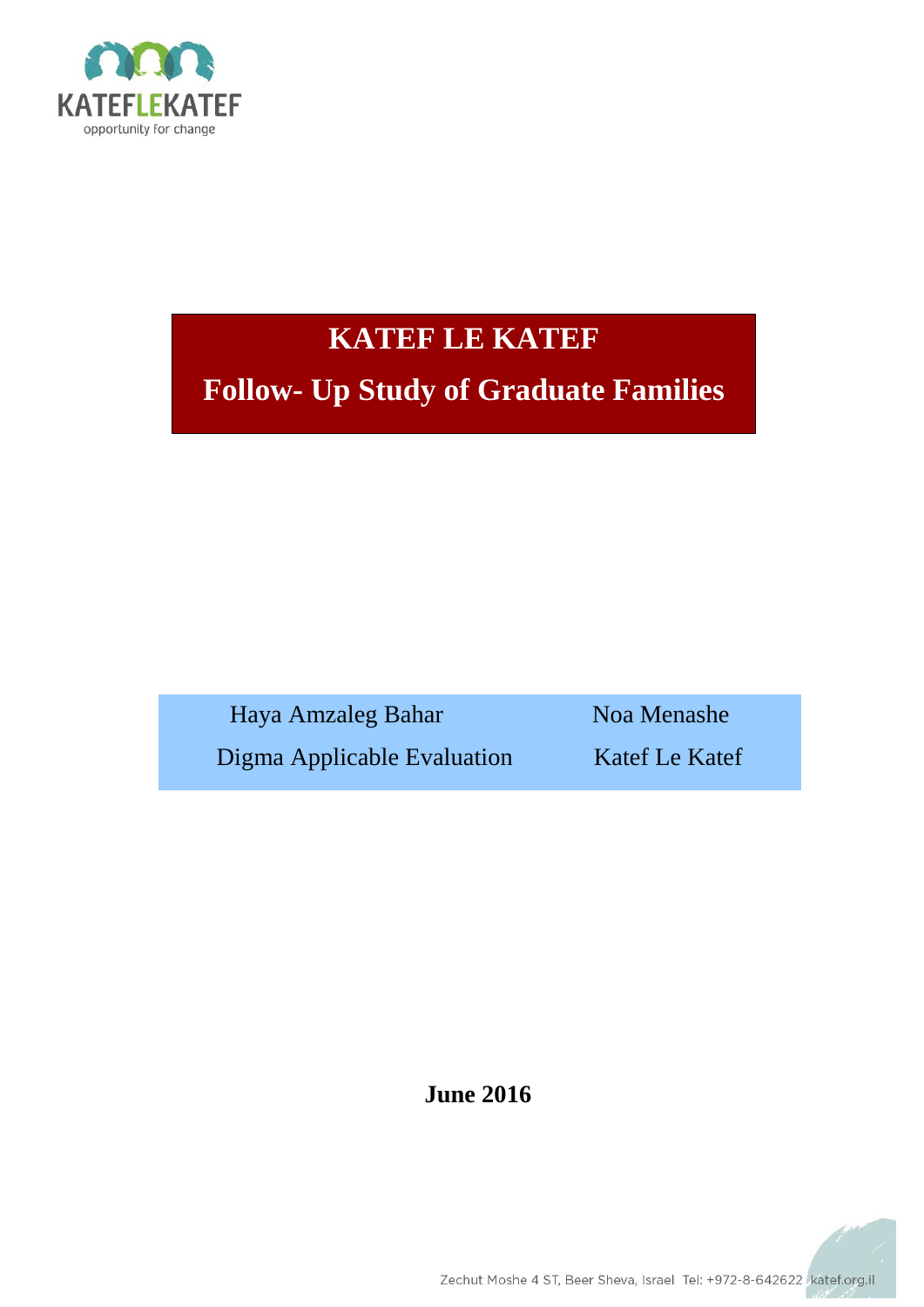

# **Executive Summary**

Katef Le Katef Organization develops and operates various programs for families in crisis situations, leading them on a path to resilience, growth and independence through a multi-dimensional, result-orientated holistic model. Our working model focuses on four features of family life: quality of life, financial management, strengthening the family unit and employment. The organization operates centers throughout the Israel and works with populations from all sectors of society.

The current study presents for the first time, the situation of the families two years after completing the process at Katef Le Katef and enables a look into the long-term effectiveness of the program. The study focuses on families who completed a two year process at Katef in a proper manner (no drop- out families) at least two years prior to the time of implementing the study. A total of 82 families from 9 centers throughout the country answered the survey. Of these, information was available for individual comparison on a family level at three time points – upon joining the program, end of program and two years after completion - for 42 families. Hence, the information on all families was also analyzed separately on a group level.

## **Individual comparison results**:

**Employment:** The most obvious change in terms of employment was seen amongst the women. Participation in the Katef Le Katef Program motivates women to integrate into the work force. At the start of the program, only 41% of the women were employed and upon completion, their rate was almost doubled to 73% remaining high, albeit a slight decline, even two years later (68%). See chart below



**Family Income from Employment –** two years after the completion of the program, 50% of the families are earning 3.3 times more than they were earning at the start of program.

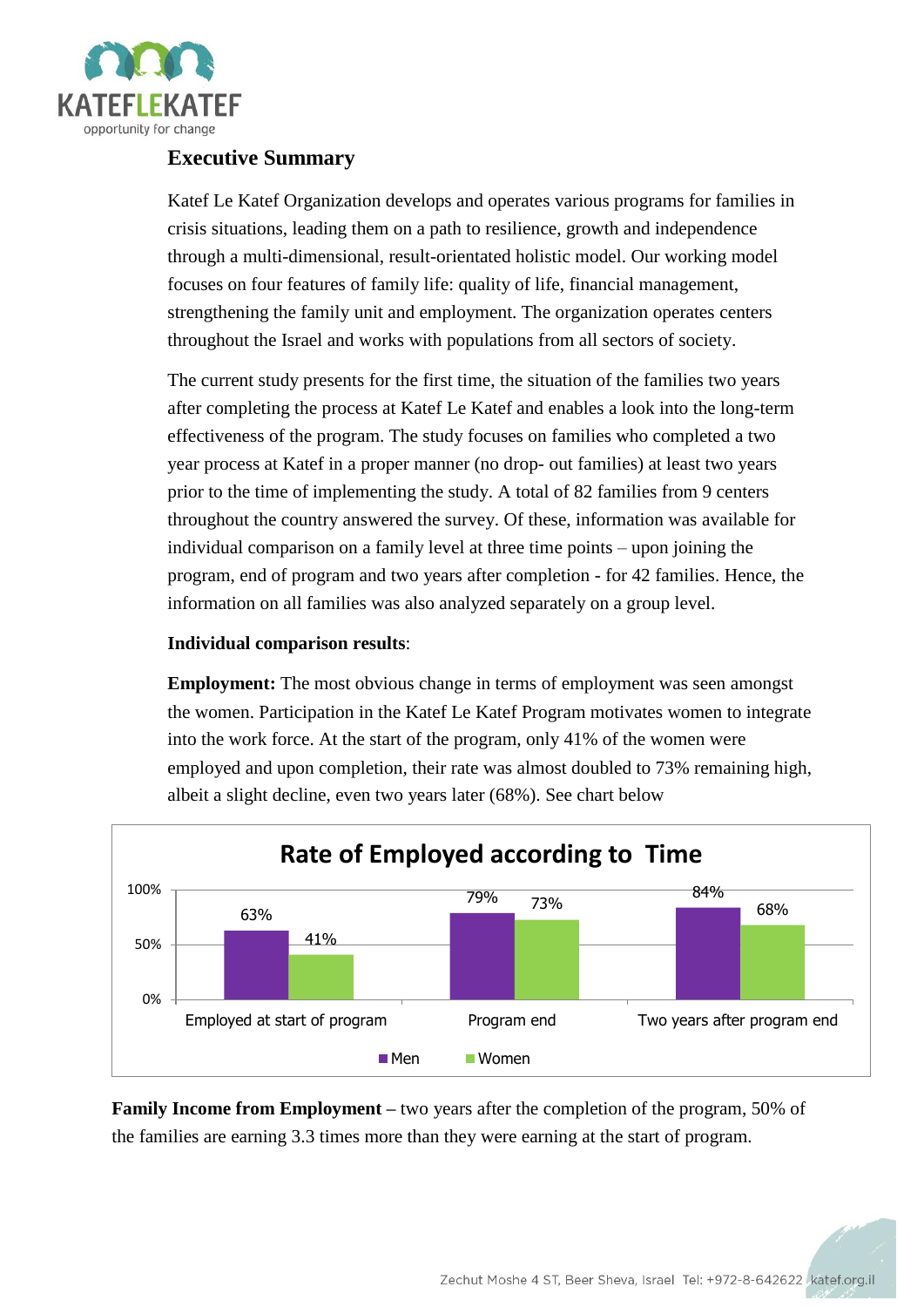

Additionally, in every assessment time, the median income of the single-parent families was 50% lower than the median income of the two-parent families. See chart below



- **Employment of at least one of the family members at the start of the program, predicts the rate of improvement in the situation of the family.** A significant relationship was found between work at the start of the program and eight variables, for example:
	- $\circ$  Employment of the partner a higher rate of partners of employed spouses integrated into employment than partners of unemployed spouses.
	- o Employment actualization– women from families working at the start of the program work in higher job capacities than women from unemployed families at the start of the program and more of them are employed in their professions than women from unemployed families at the start of the program.
	- $\circ$  Family Income from stipends Families who were employed at the start of the program reduced their income from stipends following two years (median of 2,500 NIS following two years compared to 3,500 NIS upon joining).
	- o Debt settlement Upon completion, more families who were employed at the start of the program reached partial of full debt settlements (86%) compared to families who were unemployed at the start (44%).
	- o Welfare Cases more families who were unemployed at the start of the program were cared for by the welfare authorities at the end of the program and following two years, compared to families in which at least one of the partners was working upon joining the program (100% compared to 82% )

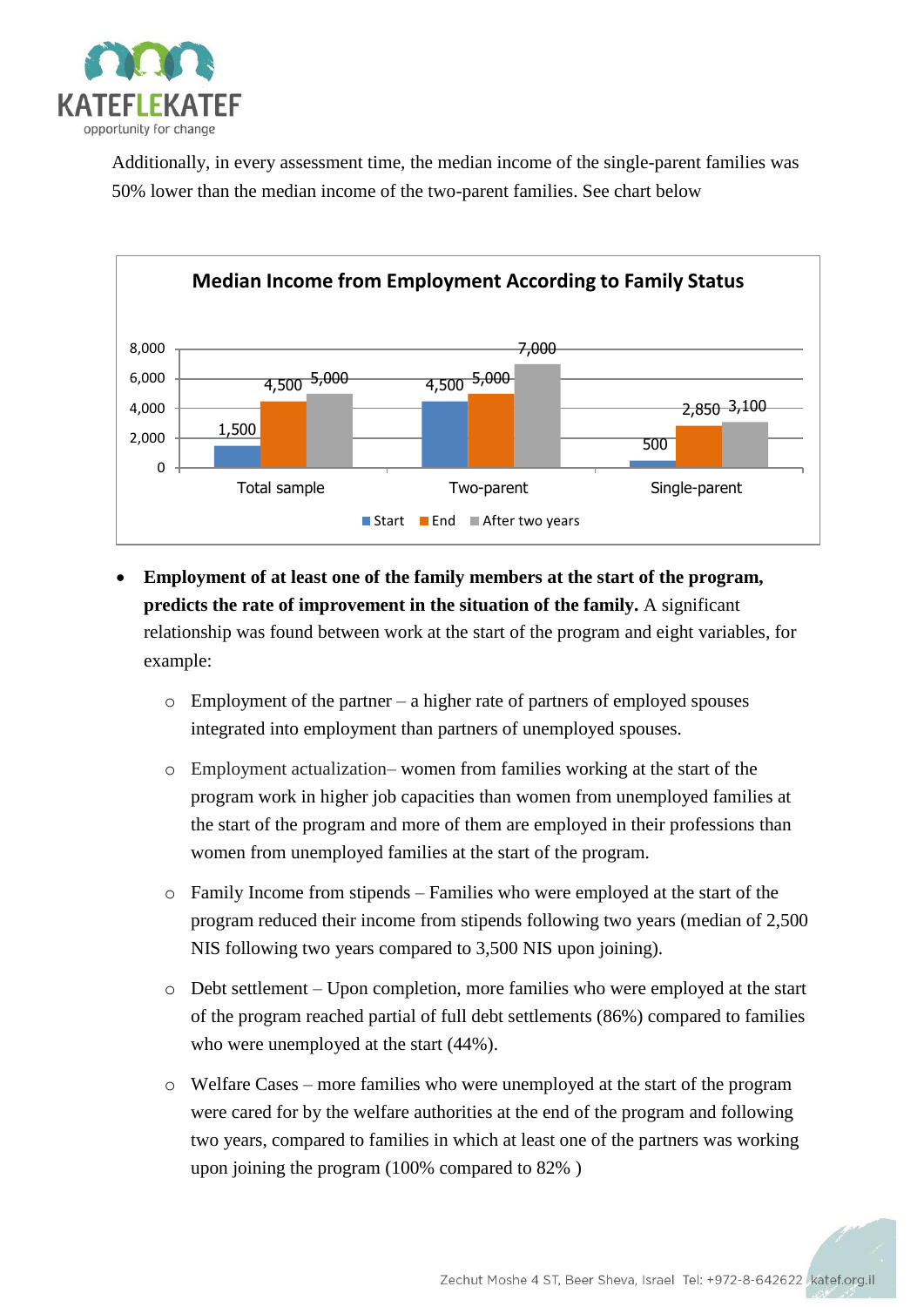

**Results of the group comparison partially confirm these findings as well as enhance them.**

- o Employment **most of the changes in the field of employment were positive** The percentage of working individuals increased amongst both men and women, although the women showed a higher increase. The program contributed to professional training mainly amongst the women. Approximately 48% of the women reported perusing professional training since completing the program compared to 17% of the men.
- o Family Income **The family's income from employment increased significantly** from 2,319 NIS per month to 4,579 NIS per month. Concurrently, the income from stipends significantly decreased. The average income from stipends per family upon joining was 4,444 NIS per month, while after four years this figure dropped to 2,583 NIS per family per month. This finding also demonstrates the value of supporting national poverty treatment programs for the government.
- o Debts –**An improvement was seen in the situation of the families in terms of debt and debt settlements**. Upon joining the program, 100% of the families were in debt while today this figure has dropped to 79%. Of those still in debt, approximately 69% have control over the debt in terms of a partial/full debt settlement plan.
- o Welfare Cases **The rate of families treated by the welfare authorities has decreased over four years** from 92% to 71%, with 21% of the families reporting closing their file during the years since joining the program.

#### **Economic Mobility:**

The participating families mostly come from the lowest income economic decile. At the end of the program, there was a slight upward group shift in the income decile. An analysis of the data according to household reveals that the program ignites a process that gradually intensifies even after the Katef mentoring is discontinued. At the end of the program, 1/5 of the families improved their situation and moved up the decile ranking while two years after completing the program this figure was doubled, and 42% moved up the decile ranking. We also analyzed the benefit of their economic improvement for the government according to income tax rates and expenditure levels. As a result of the fact that 42% of participants move up by least one decile, they start to contribute to the revenue of the government from income tax (albeit marginally compared to the entire population). Additionally, due to the indirect regressive tax of VAT, and taxes on fuel cigarettes etc, the income increase of the families